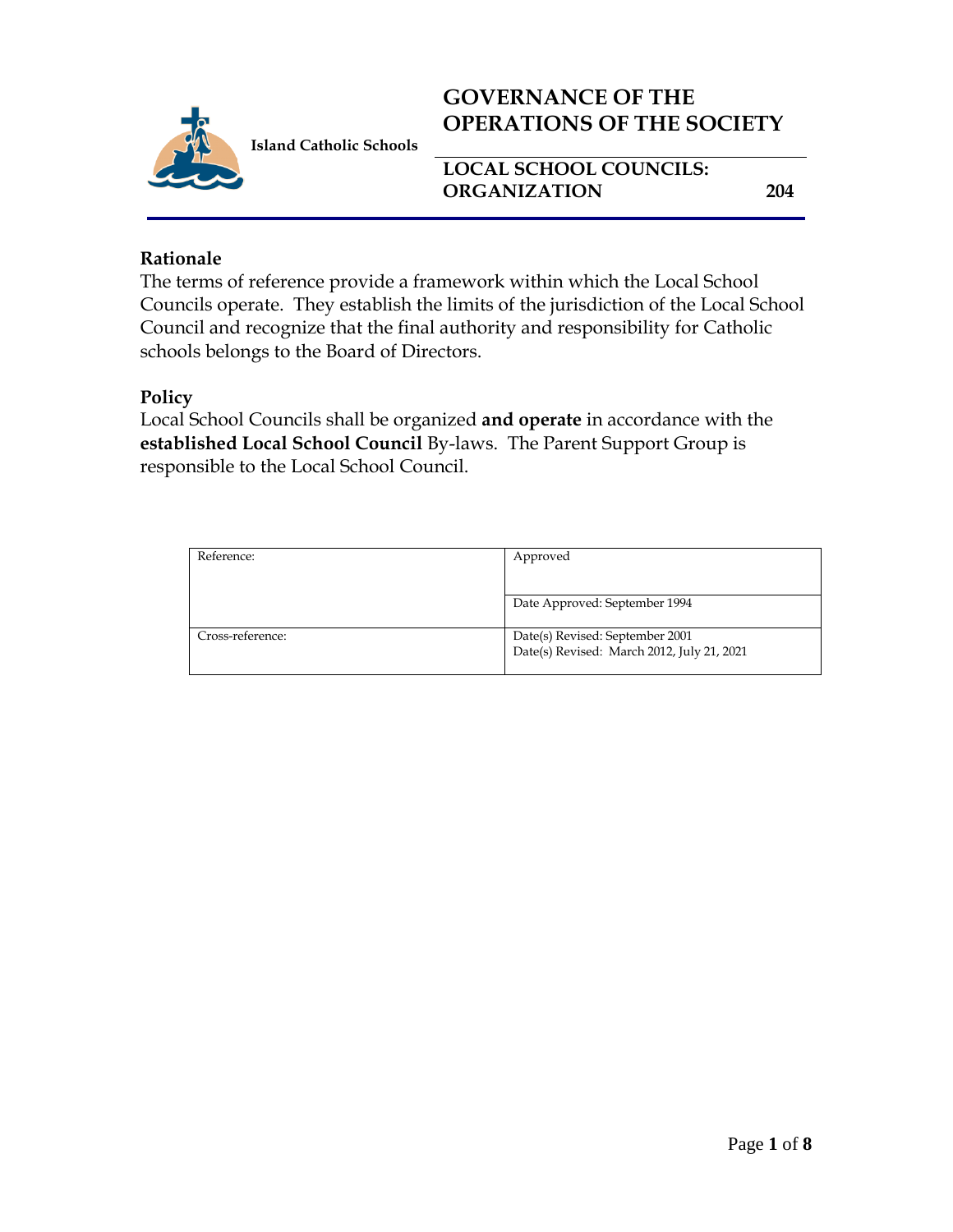## **LOCAL SCHOOL COUNCIL BY LAWS**

Each local school council is constituted by authority of the Catholic Independent Schools Diocese of Victoria and the terms of governance set out in the Mission and Mandate for Catholic Independent Schools of the Diocese of Victoria.

## **Article 1: DEFINITIONS**

In these terms of reference the following definitions apply:

- 1.1 The use of "shall" and "may"
	- "shall" indicates "required action"
	- "may" indicates "discretionary action"
- 1.2 Parish(es)
	- "School parish" indicates the parish in which the school is located and which the school has been associated with since its inception.
	- "Supporting parishes" refers to regional schools supported by a number of parishes.
- 1.3 CISDV refers to the Catholic Independent Schools of the Diocese of Victoria, a society incorporated under the *Society Act*.
- 1.4 Immediate Family refers to spouse, father, mother, and children of candidate.
- 1.5 Local Catholic community refers to parishes served by the school.

#### **Article 2: OBJECTIVES OF THE COUNCIL**

- 2.1 To foster the full moral and educational development of our children within the framework of a Catholic environment and philosophy, and to encourage the development of true Christian values.
- 2.2 To further the knowledge and appreciation within the local Catholic community of the goals and objectives of Catholic education established by the Board of Directors.
- 2.3 To reflect the unique character of the local Catholic community and advise the Superintendent of local issues and concerns.
- 2.4 To develop local policies relating to the functioning of the school in accordance with policies and procedures of the Board of Directors and to evaluate the effectiveness of these policies.
- 2.5 To develop plans in consultation with members of the school community to meet current and future needs of the school.
- 2.6 To be responsible for the financial operations of the school in accordance with the financial policies and procedures of the Board of Directors.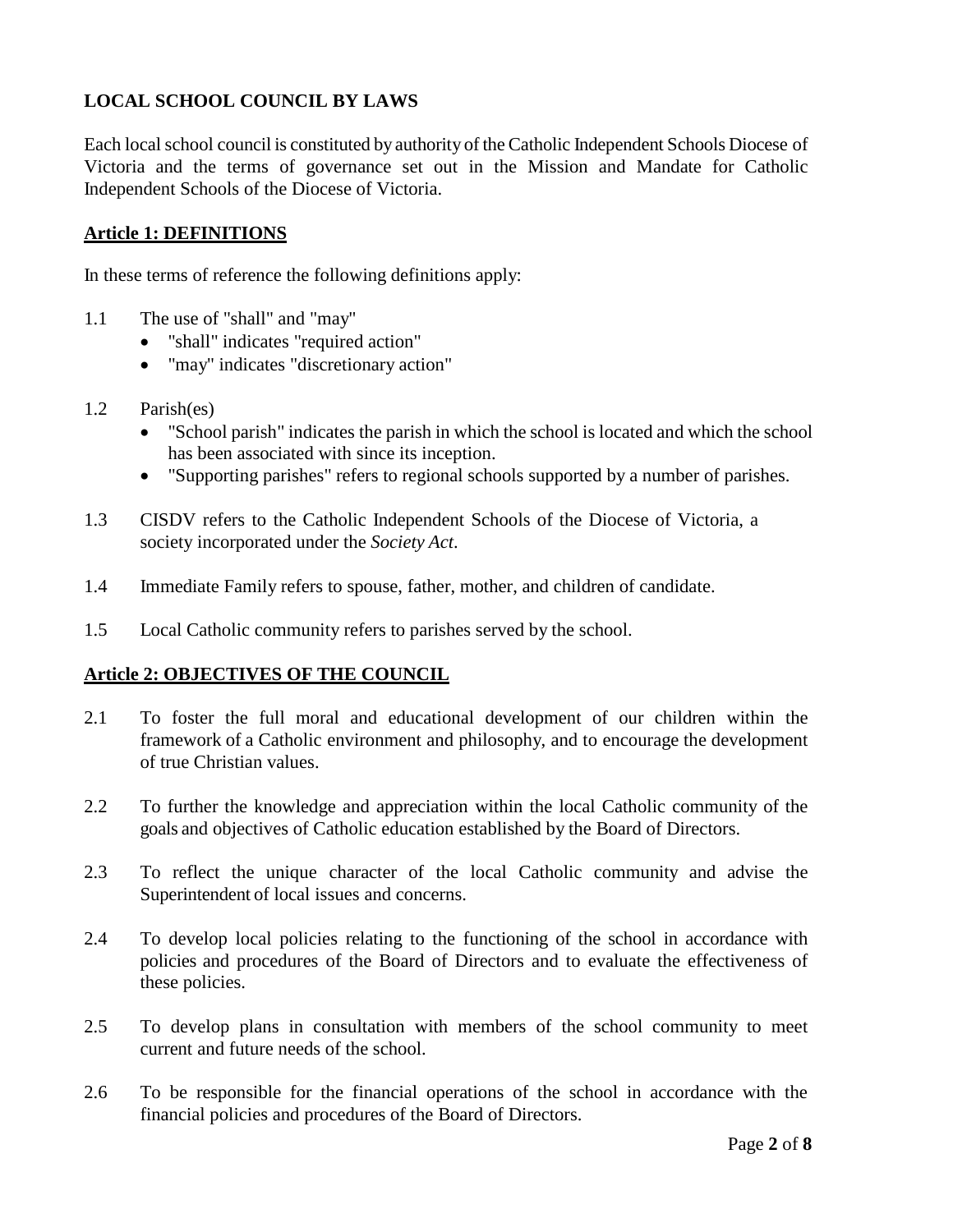- 2.7 To actively seek financial support for the school.
- 2.8 To be responsible for issues relating to school property, grounds and transportation.
- 2.9 To foster good relations between all members of the local school community, between the school and parish(es), as well as between the school and the diocesan authorities, through an effective system of communication.
- 2.10 To foster participation of the local Catholic community in the school.
- 2.11 To represent the school in all dealings with the CISDV and other supportive and related organizations, in particular the local Catholic community which the school serves.

#### **Article 3: POWERS AND DUTIES OF THE COUNCIL**

The powers and duties of the council are subject to the provisions of the Mission and Mandate and the policies and regulations issued from time to time by the Catholic Independent Schools Board of Directors on behalf of CISDV. The council shall:

- 3.1 Ensure the school curricula reflects the Catholic philosophy of education outlined by the Diocese, [Policy Statement by the Catholic Bishops of British Columbia](https://www.cisdv.bc.ca/media/user/docs/BC_Bishops_Pastoral_Letter__Nov_2016.pdf) and the Mission Statement of CISDV.
- 3.2 Each year provide input into and review an operating budget, to be approved by the Board of Directors and Diocesan Finance Committee in May/June. Each fiscal year shall begin on July 1st and end on June 30th of the following year.
- 3.3 Comply with CISDV policies and procedures in matters pertaining to school property and capital costs.
- 3.4 Designate a council member to attend parish council meetings (except St. Andrew's Regional High School).
- 3.5 Participate in the selection of:
	- a) teachers
	- b) support staff
	- c) other employees.
- 3.6 Promote the academic and religious development of teachers.
- 3.7 Implement the CISDV student admission and dismissal policies.
- 3.8 Deal with individual student disciplinary problems referred by the Principal.
- 3.9 Receive and consider appeals and complaints from parents, provided that these are submitted in writing and according to policy.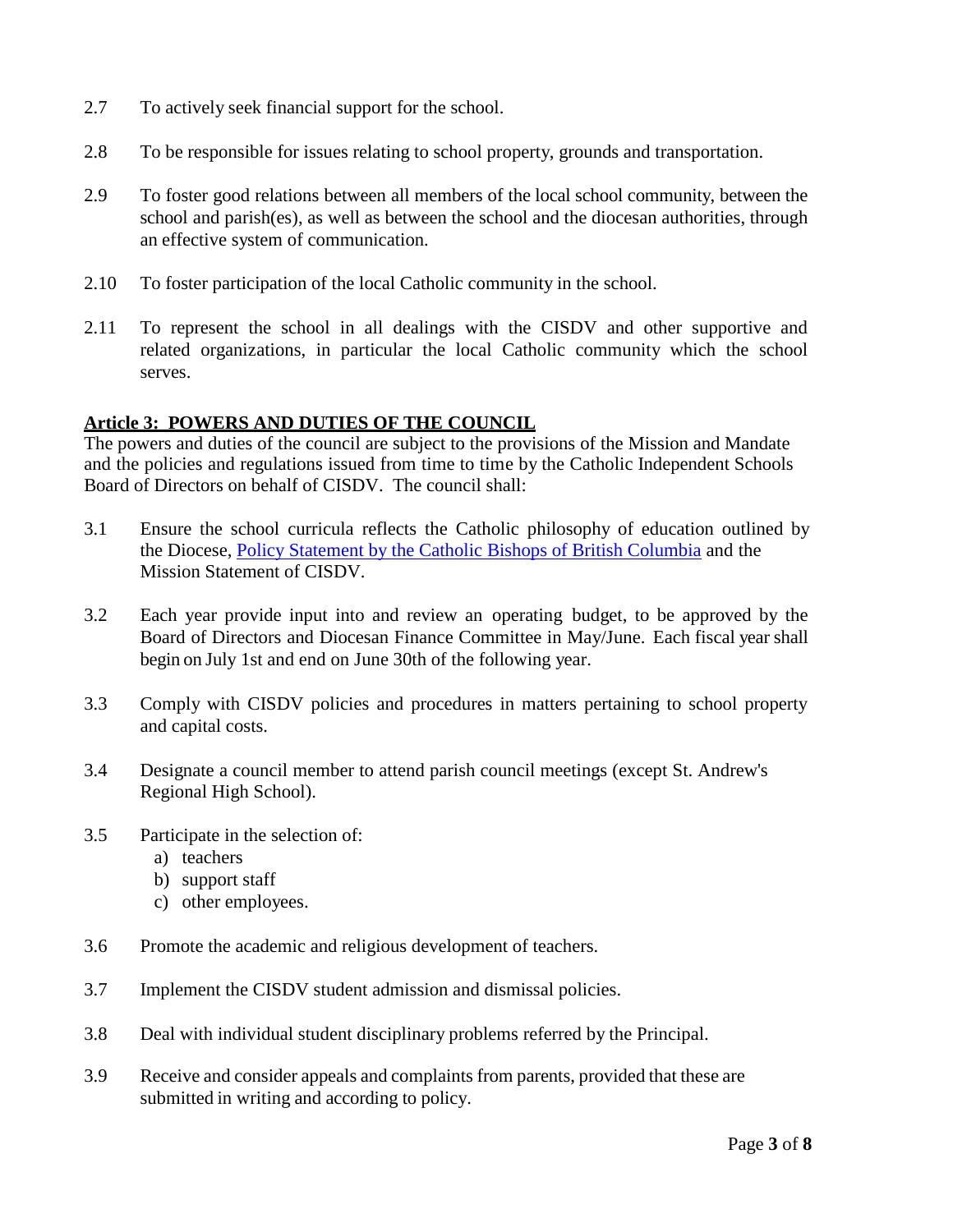- 3.10 Foster good relations between students, parents, employees, council members, the Parent Support Group, the parish community, and the community at large.
- 3.11 Formulate policies and regulations for the purpose of carrying out the affairs of the council.
- 3.12 Monitor and evaluate on a continuing basis the relevancy of all policies and regulations previously established.
- 3.13 To consider formal grievance appeals on matters affecting staff and studentsin accordance with approved policies and procedures of the Board of Directors.
- 3.14 To direct issues and concerns from parents and the parish community through the proper channels.
- 3.15 To encourage the activities of the Parent Support Group.
- 3.16 To work with the Principal and Parent Support Group to promote cooperation between the home, school and parish.
- 3.17 To review and approve the budget and financial statements of the Parent Support Group.
- 3.18 To promote communication with staff through the proper channels.
- 3.19 To evaluate the performance of the council on an annual basis.
- 3.20 To support the role of the principal without getting involved in the day to day operation of the school.

## **Article 4: COMPOSITION OF THE COUNCIL**

- 4.1 The Pastor (Bishops' Delegate) shall be an ex-officio member of the council with voting privilege and shall have discretionary authority in matters of faith, morals and Church law, subject to an appeal to the Bishop.
- 4.2 The principal of the school shall be an ex-officio member of the council without voting privileges.
- 4.3 A minimum of six and maximum of nine other members shall be elected in the manner prescribed by the by-laws of the council. Elected members and any person appointed under 4.6 shall have voting privileges.
- 4.4 Two thirds of the elected members must be Catholic and a participating members of a Catholic parish community.
- 4.5 The Chairperson must be Catholic and a participating member of a Catholic parish community.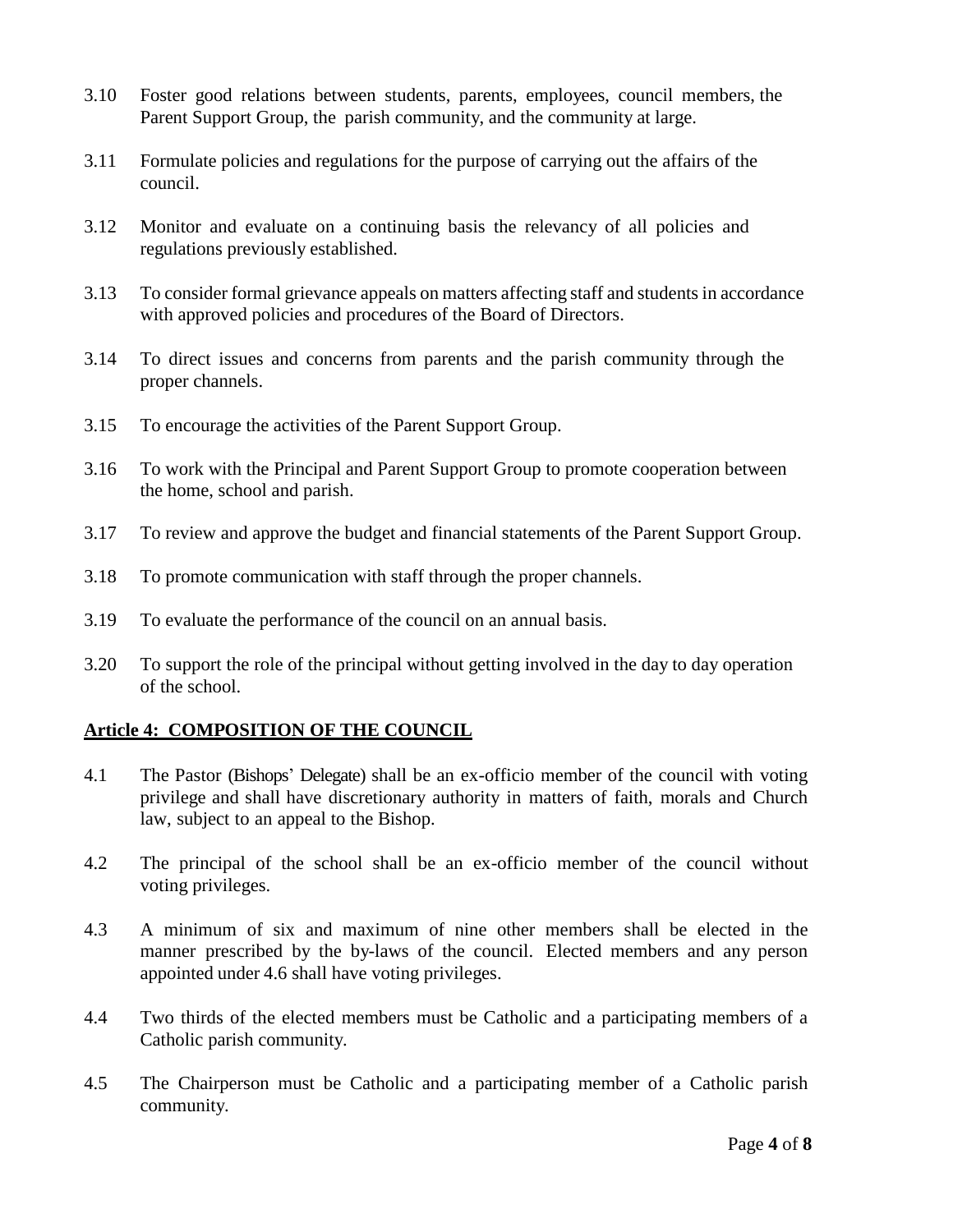- 4.6 In the event of a vacancy in an elected position on the council, the remaining council members may appoint an eligible person to fill the position for the remaining term of the aforementioned vacancy;
- 4.7 In schools having a substantial enrolment of indigenous students, the indigenous population shall be invited to seat at least one member on the council. Such member(s) shall have voting privileges.

## **Article 5: OFFICERS OF THE COUNCIL**

- 5.1 The officers of the council shall be the chairperson, vice-chairperson, secretary and treasurer. They shall be selected by the voting members from their membership at the June meeting of the council each year.
- 5.2 The chairperson shall preside at all the meetings, appoint the heads of all committees from the council membership and shall perform such other duties as shall be required by the council from time to time.
- 5.3 The vice-chairperson shall preside at meetings in the absence of the chairperson and shall assist the chairperson as required.
- 5.4 The secretary shall perform such duties as prescribed by the council and shall ensure that minutes of council meetings are recorded and distributed.
- 5.5 The treasurer shall perform such duties as prescribed by the council and shall ensure the financial records of the school are maintained in accordance with the policies of the CISDV.
- 5.6 Members of the council shall be expected to head sub-committee(s) to include as a minimum: Finance, Human Resources, Nominating, Grounds and Maintenance and Public Relations and Marketing.
- 5.7 Individual council members shall not involve themselves in the daily operation of the school and the assigned functions of the principal and teachers.

#### **Article 6: MEETINGS OF THE COUNCIL**

- 6.1 Meetings of the council shall be held monthly during the school term, the time and day to be set by the council, and at such other times that may be required by the chairperson or at the request of two or more members of the council.
- 6.2 A majority of the voting members of the council shall constitute a quorum.
- 6.3 Any council member who fails to attend three meetings in any one school year shall forfeit his position on the council. The member must have received appropriate notification of the meetings and not been formally excused from the meetings by the chairperson.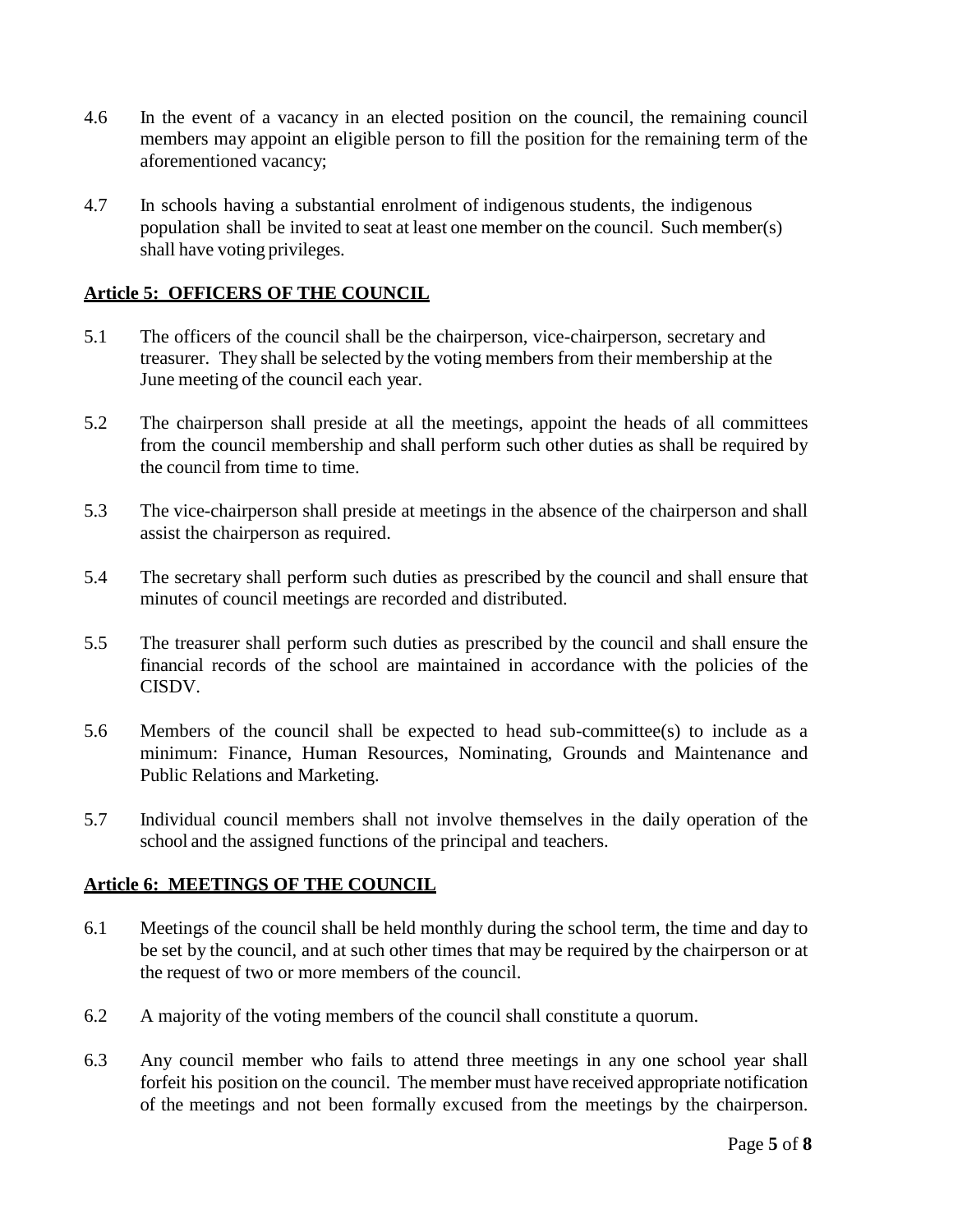The resulting vacancy shall be filled according to the procedure defined in "Composition of Council".

- 6.4 Interested parties may attend council meetings.
- 6.5 The council may hold meetings or portions of meetings "in camera" to discuss matters of a sensitive nature. Decisions approved at "in-camera" sessions are recorded as separate minutes and marked CONFIDENTIAL. Copies of these minutes are collected and filed in the school confidential file.
- 6.6 Individual persons or delegations wishing to be heard by the council must make their request in writing, at least two days prior to the meeting.
- 6.7 In cases where emergency action must be taken within the school system and where the council has provided no guidelines for administrative action, the chairperson of the council shall have power to act, but such decisions shall be subject to review by the council at its next meeting. It shall be the duty of the chairperson to inform the council promptly of such action.
- 6.8 Any proceedings not included herein will be according to the current edition of Roberts Rules of Order".
- 6.9 The principal shall be required to attend all regular meetings of the council except any meeting, or portion of a meeting, that deals with matters relating to the principal's terms of employment.

#### **Article 7: IMMUNITY OF COUNCIL MEMBERS**

7.1 Every council member shall be deemed to have assumed office on the express understanding and agreement and condition that members of the council, and their heirs, executors and administrators and estate respectively, shall from time to time and at all times be indemnified and saved harmless out of the funds of the CISDV and its heirs, all costs, charges and expenses whatsoever which such member sustains or incurs in or about any action, suit or proceedings which is brought commenced or prosecuted against that member for respect of any act, deed, matter or thing whatsoever made, done or permitted by that member or any other member or members in or about the execution of the duties of his or her office, and also from and against all other costs, charges and expenses sustained or incurred in or about or in relation to the affairs thereof except such costs, charges or expenses as are occasioned by the member's own willful neglect or default.

#### **Article 8: ANNUAL GENERALMEETING**

8.1 The Annual General Meeting of the school shall be held in May for the exclusive purpose of receiving reports and electing new members. Written reports shall be presented by the council chairperson and committee chairpersons. Elections of new council members shall be held at this meeting in accordance with these by-laws. No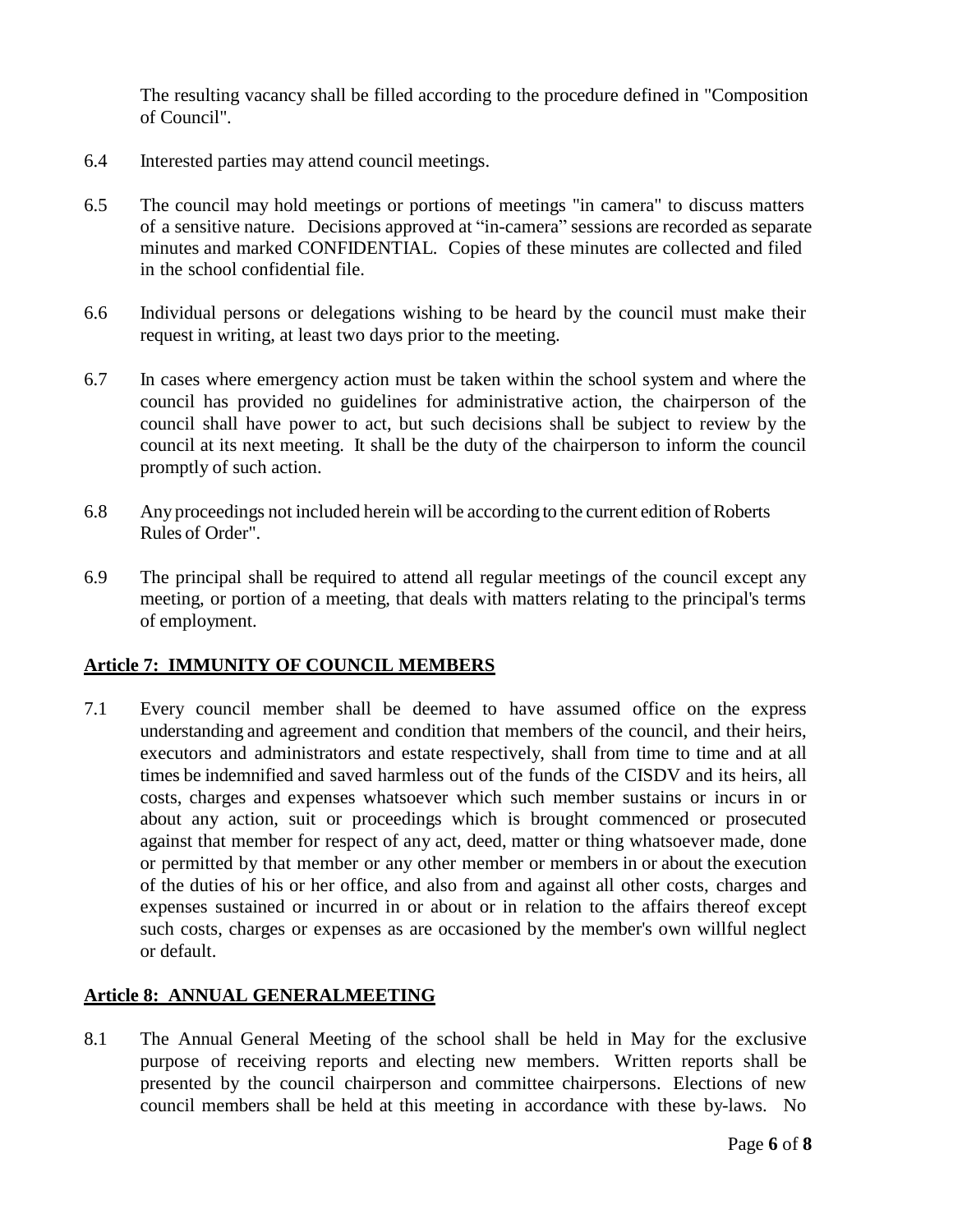additional business will be conducted.

## **Article 9: ELECTION OF COUNCIL MEMBERS**

- 9.1 Members shall be elected for a three-year term; one third of the council to be elected each year.
- 9.2 Candidates for election shall meet the following requirements:
	- Must be a Catholic and a participating member of the supporting parish(es), OR
	- a parent or legal guardian with a child enrolled in the school AND
	- of legal voting age in the province of B.C.
	- not be an employee, nor a member of the immediate family of an employee of the school
	- not be a student at the school.
- 9.3 Two-thirds of the elected members must be Catholic and participating members of a parish community.
- 9.4 An elected member to the council may serve no more than six consecutive years. A person who has served on the council shall be eligible for election to it after the expiration of one year following the completion of his/her last year of service on the council.
- 9.5 An eligible voter is a person who has attained the legal voting age in the province of B.C. and is either:
	- a member of the Catholic parish(es), OR
	- a parent or legal guardian of a child attending the school, OR
	- a member of the staff of the school.
- 9.6 Five weeks prior to the Annual General Meeting the council shall:
	- a) Set and publicize in the parish(es) and the school, the date, time and location of the Annual General Meeting (Appendix `A');
	- b) Make known that any persons eligible to vote may nominate candidates to the council by following the procedure set forth here under:
		- i. Nominations must be submitted in writing on the prescribed nomination form and signed by the nominee (Appendix `B');
		- ii. The nominations must be co-signed by two other eligible voters;
		- iii The completed nomination form must be in the hands of the Nominating Committee three weeks prior to the annual meeting. The Nominating Committee shall verify the eligibility of the nominees.
- 9.7 The Nominating Committee is appointed by the council and shall be composed of:
	- a chairperson (who shall be an elected council member),